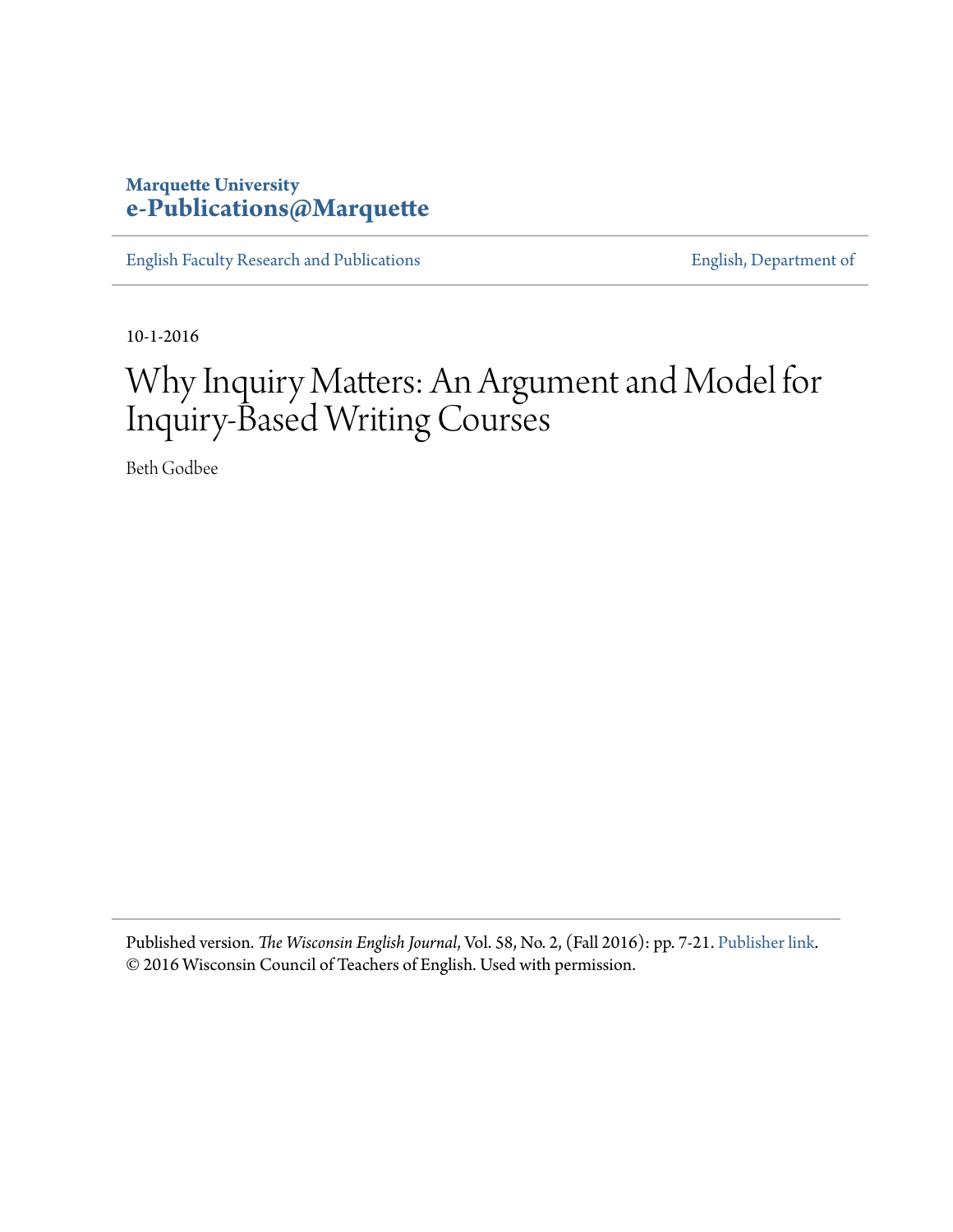## **Why Inquiry Matters: An Argument and Model for Inquiry-Based Writing Courses**

\_\_\_\_\_\_\_\_\_\_\_\_\_\_\_\_\_\_\_\_\_\_\_\_\_\_\_\_\_\_\_\_\_\_\_\_\_\_\_\_\_\_\_\_

*The authors consider the value and implications of inquiry-driven learning for secondary and postsecondary education.*

Inquiry is a research practice, habit of mind, and pedagogical value that many, perhaps most, educators hold dear. As English educators, we may especially value inquiry for its role in helping students develop the habits of mind advocated by the *Framework for Success in Postsecondary Writing* (WPA, NCTE, & NWP, 2011): curiosity, openness, engagement, creativity, persistence, responsibility, flexibility, and metacognition. Or, we may value its role in practitioner inquiry (e.g., Cochran-Smith & Lytle, 2008) for helping us to link theory and practice and to question everyday teaching experiences. Appreciation of inquiry may have to do with its ability to help students read texts or engage in language study more critically (NCTE Commission on Reading, 2004). Or appreciation may stem from the various ways in which inquiry is essential for observing, making sense of, taking action, and learning to intervene in the world. In short, inquiry

can help us to rethink inherited ways of knowing, to refashion ourselves, and to disrupt unjust systems.

For these and many other reasons, inquiry and inquiry-based learning have earned a central place in English education. We tend to write and think quite a bit about inquiry in education, as illustrated, for example, through the journals *Education Inquiry*, *The Journal of Inquiry & Action in Education*, *i.e.: inquiry in education*, and *Teaching & Learning Inquiry*. And this focus on inquiry aligns with project-based learning, which similarly allows for a more studentdriven and experiential approach to learning (see, e.g., foundational writing by John Dewey). As Preston (2015) argues in a recent article in *College Composition and Communication*, project-based writing classrooms engage students in a topic of particular interest, invite student initiative, necessitate a range of writing and research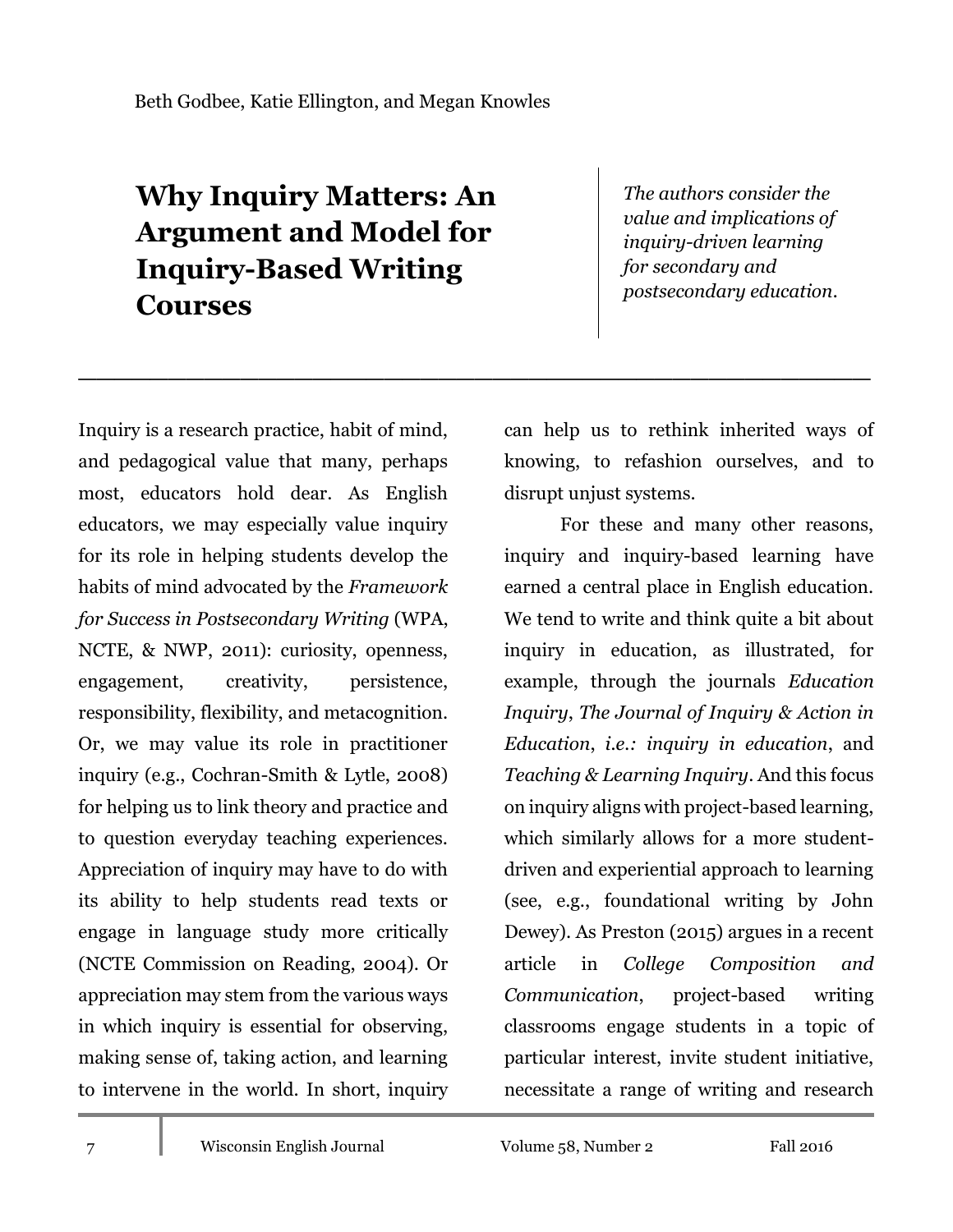activities, allow students to build on previous knowledge and skill, and offer the possibility for work to extend beyond a single course or instructor (p. 42-43). Often used as synonymous terms (at least in their uptake), *project-based* and *inquiry-driven* offer alternatives to schooling as rote memorization or rehearsed performance. These alternatives include cross-disciplinary and original research, long-term and scaffolded projects, and student agency and ownership of learning.

Yet, despite inquiry's continued and prominent role in education, too many courses still limit student inquiry or treat it as an excess. We see the limited role of inquiry as linked with the traditional notion of "banking education" (to use Freire's term), that is, the still-powerful conception of teachers as experts, students as sponges, and schools as places of sitting quietly in one's seat. It often seems that the structure of classrooms and curricula leave little room for students to explore original questions or to construct new knowledge. In her recent ethnographic study *"I Love Learning; I Hate School*,*"* anthropologist Blum (2016) characterizes the problem as industrial education with pre-determined curriculum and high-stakes testing:

> I believe that before too long there will be widespread recognition of

the ineffectiveness and inhumanity of universal compulsory schooling guided by an industrial model of predetermined, teacher-centered curriculum, measured by time-inseat and assessed by high-stakes testing, with sorting (evident in grades and scores) as the principal goal. This dominant educational paradigm replicates race and class inequalities and distorts the natural human need to move around and have varied experiences. A new paradigm must come; the current one clearly works only for a few. (p. 4)

As readers, we are likely familiar with these problems, from measuring educational success through high-stakes tests to replicating race, class, and other social inequities. Still, these problems persist, so we face the immediate need to seek a different way of doing education. One way is through prioritizing inquiry. Even though we value inquiry, we often don't act on this value, or we act on it in limited ways. We argue, therefore, for embracing inquiry, as it can counter critical problems with schooling. We call for inquiry-driven writing instruction both to recognize our ongoing interest in inquiry and the change-making potential inherent in this alternative approach to traditional education.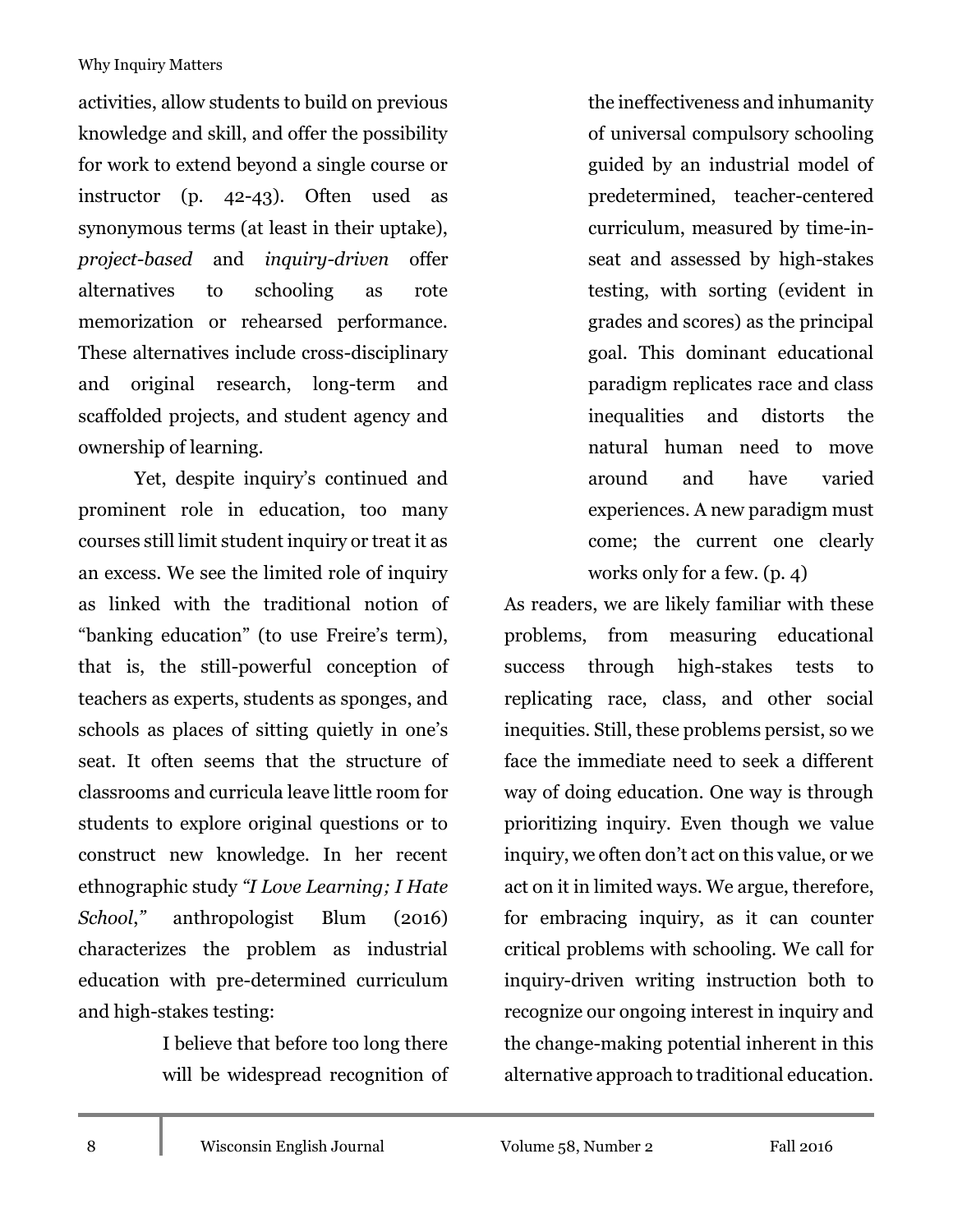In order to take up this call for prioritizing inquiry in writing classrooms, we need models for inquiry-based learning. There is no perfect or single model for prioritizing inquiry, but we offer one that has been consequential for us in undergraduate education. This course model, "Ethnography of the University" (e.g., eUI, 2016; Godbee, Bazan, Glise, Gonzalez, Quigley, & White, 2015; Davis-Kahl, 2012; Hunter, 2011), invites students to conduct semester-long inquiries into their lives as students. This writing-intensive course asks students to become authors of their own educations; to identify problems facing the campus community; to conduct semester-long, original research projects; and to make proposals for change. Through carrying out these inquiry projects, students see themselves as writers with real audiences beyond a single instructor or class of students, learn the processes of problem-posing and question-asking, personalize an often impersonal education, and connect academic with human/lived/everyday concerns. Further, students develop *agency* and *ownership* when they make writing and learning truly their own. In turn, when students become agents, they can more easily write their way beyond a semester, course, or single project—and into the stance of *writer*.

In what follows, we share the course model of "Ethnography of the University" for inquiry-driven, project-based learning in secondary and postsecondary English education. Two undergraduate researchers (Katie and Megan) describe their projects on student life—projects that emerged from the course and have continued beyond the semester. By providing glimpses into their research, these undergraduate researchers also illustrate how writing courses can do more than teach writing: they can help to mold a generation of people who feel responsible for and *want* to make change.

### **About the Course: "Ethnography of the University" (Beth's Story)**

At Marquette University, I offer "Ethnography of the University" as an upperdivision, writing-intensive course. Over the fifteen-week semester, students design, conduct, and share mixed-method research projects. They begin by identifying a community or issue that matters to them deeply and that impacts the university. These matters are local, contextual, and immediately important. Students then ask open-ended questions that can be answered through qualitative research and conduct ethnographic projects to find answers. Their findings lead to proposals for change that can be made at our institution. Students share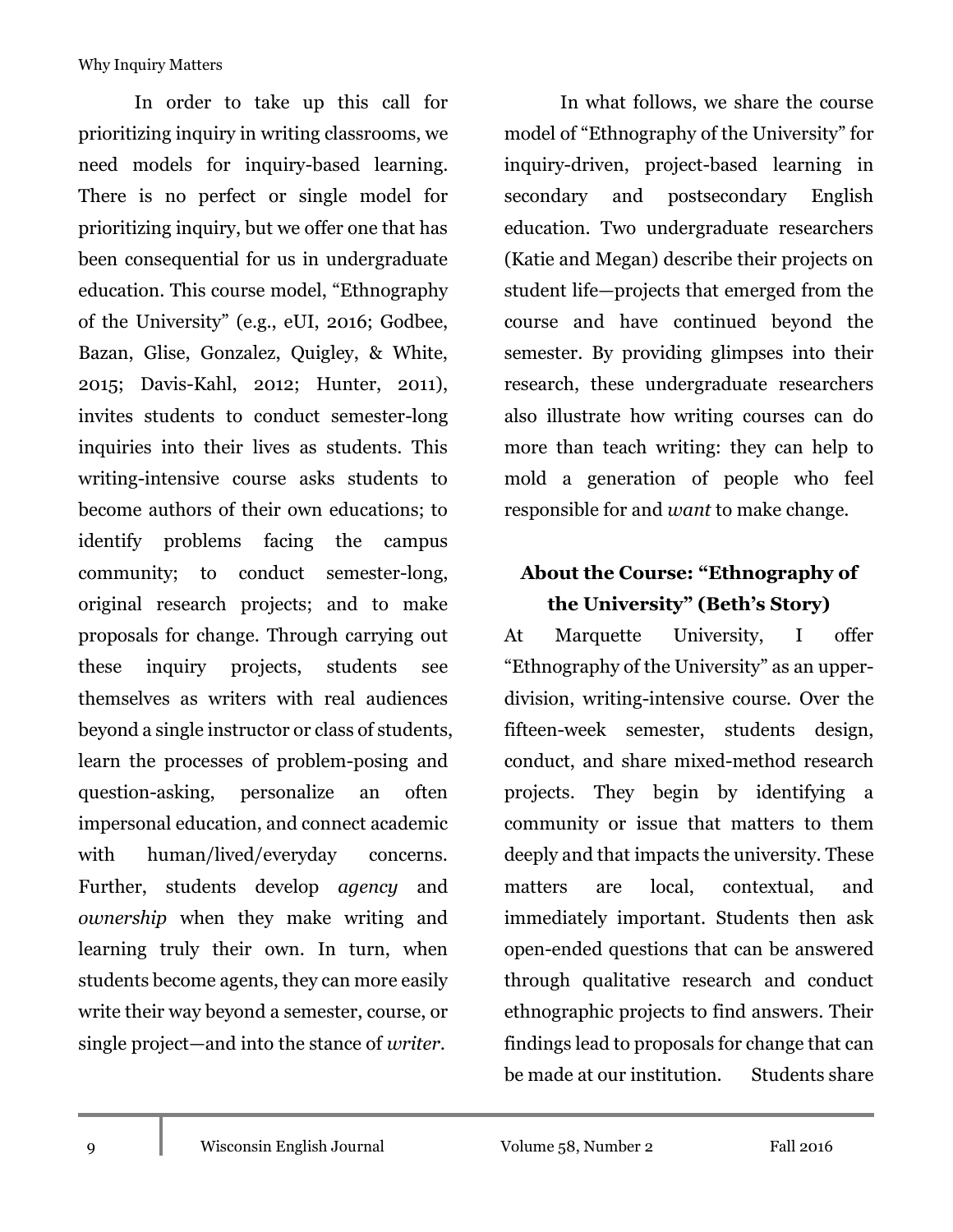their projects and proposals through three final products: (1) an oral presentation to the class community; (2) a campus-wide research poster fair, which attracts students, faculty members, staff, librarians, and administrators from across campus; and (3) an article-length paper, which some students choose to publish in an e-publication housed in [Marquette's Institutional Repository](http://epublications.marquette.edu/english_3210ur/).

To help students develop rhetorical flexibility, social awareness, and a sense of their own agency with writing, the course involves students in consistent writing: students write in a variety of genres, in response to different assignments, and for multiple readers. The assignments follow a trajectory, as students begin by looking *inward* to their own experiences; then *outward* to a particular location, community, and issue on campus; and finally *forward*  with a large-scale research project and proposal for change in response to questions and problems identified through earlier research. This trajectory moves through five primary assignments:

> **1. Narrative inquiry,** a creative piece of writing (e.g., story, poem, or multimodal essay) reflecting on students' experiences as undergraduates at Marquette;

> **2. Methodological projects**, observation fieldnotes and a coded

interview transcript, both reporting initial data collected and analyzed as the project takes shape;

**3. Qualitative sketch**, an analytical essay drawing from fieldnotes, interviews, and other data gathered by midterm that shares initial findings;

**4. Research proposal**, a grant proposal that outlines the project's need, research questions, methodological design, intended contributions, and larger implications, along with an annotated bibliography and relevant appendixes; **5. Research project**, which takes three final forms: an in-class presentation, a research poster, and an article-length paper (15+ page exploration), all of which address the initial question or problem, describe the project's design, share findings, offer implications, and propose local changes based on the findings/conclusions.

These assignments provide scaffolding and support so students don't feel lost as they conduct what is typically their first semester-long research experience. Katie and Megan, for instance, say that the frequent due dates were important for keeping them accountable and for clarifying expectations. Yet, the assignments are also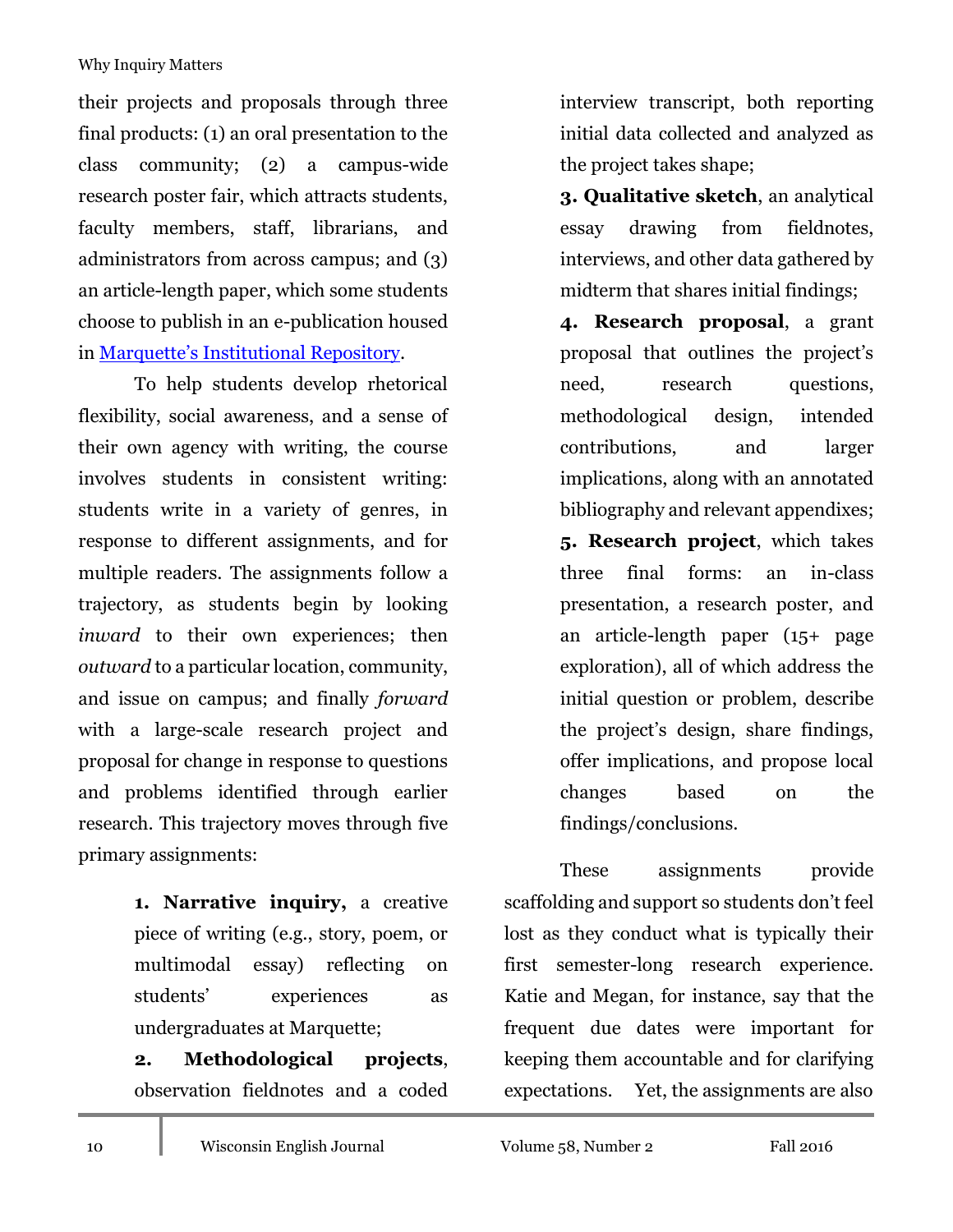open enough to provide flexibility and room to shape a project truly their own.

Students begin shaping their projects through the questions they ask. As qualitative researchers recommend, we practice asking genuine, open-ended research questions, or those that lead to descriptive findings (e.g., Blakeslee & Fleischer, 2007; Denzin & Lincoln, 2011). As a class, we spend time formulating "what" and "how" questions; asking related sub-questions; and refining primary and sub-questions as the project's focus comes into clarity. Rothstein and Santana (2011) suggest a similar process that moves from producing to improving, prioritizing, and reflecting on questions. They suggest a step-by-step protocol for teaching students to develop genuine questions, so their book *Make Just One Change: Teach Students to Ask Their Own Questions* could serve as a good starting point for teachers interested in inquiry-based writing courses.

Continuing the instruction and support around research questions, we discuss genre conventions, review past student work, read an ethnographic study, and conduct regular peer reviews. To balance structure with openness and studentdirected learning, we also talk about the specifics of each student's project in frequent in-class workshops and one-with-one

conferences—times in which I learn about and give tailored feedback. In contrast to many writing assignments submitted and seldom revisited, the sequenced assignments with frequent conferences allow students to express concerns, receive feedback, and revise as their projects develop. Through regular peer and instructor feedback, multiple researchers are reviewing each other's data, questioning findings, and helping arrive at fair and trustworthy conclusions before settling on answers.

Though students' findings are certainly limited by scale (a 15-week semester and short-term studies) and sample size (typically only a few interviews, observations, and other data collected), acknowledging and speaking to these limitations teaches us about research and writing. We learn that research writing furthers conversations and opens, rather than closes by concluding, new knowledge. Undergraduate researchers lay the groundwork for future projects to take up related lines of inquiry and for future students to build on past research. At Marquette, we now have multiple published projects conducted over several semesters that draw on and extend earlier research. Among the lines of inquiry that persist semester to semester are matters of the insulated "Marquette Bubble" and campuscommunity relations, the transfer student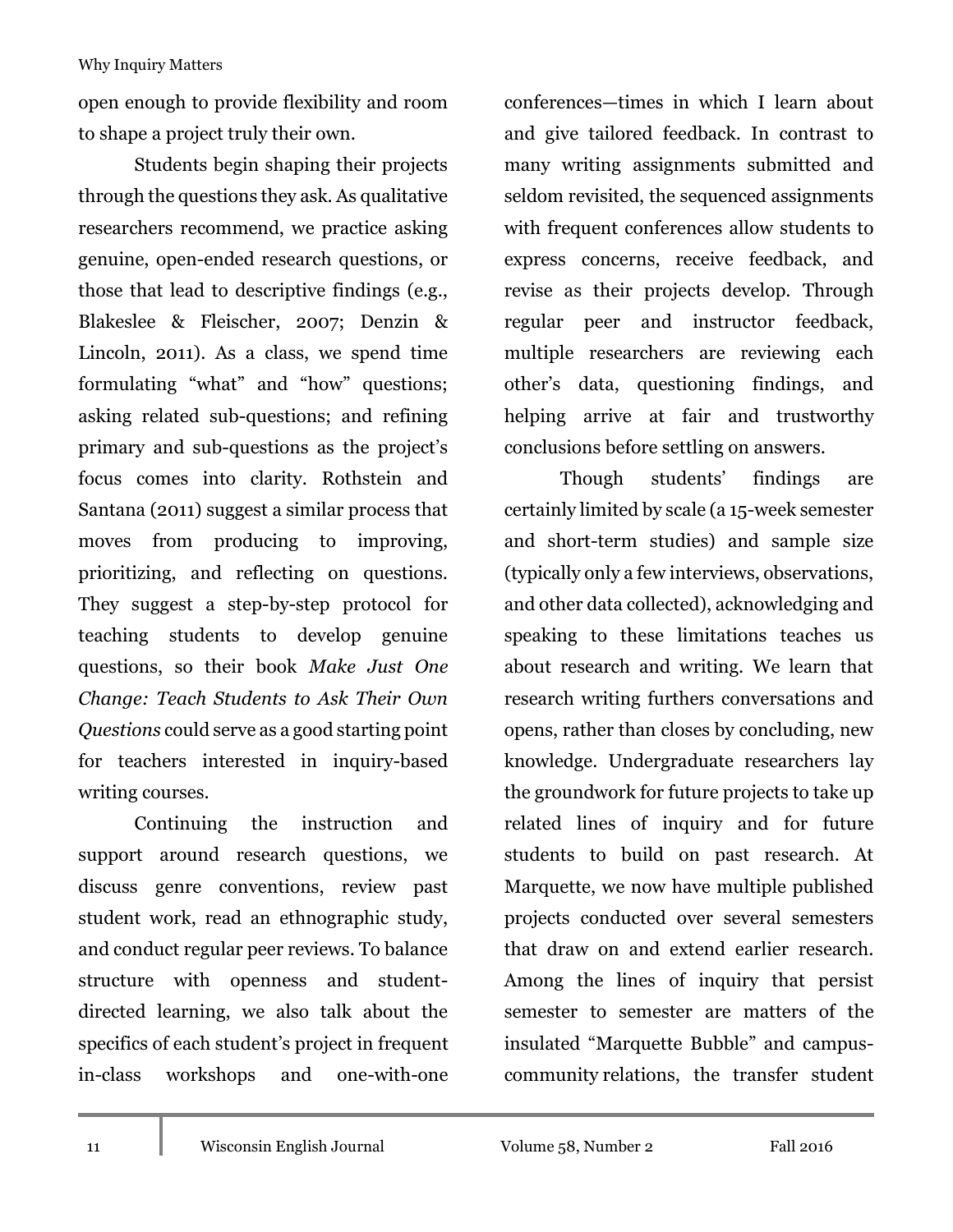experience, preparation for study abroad, and inequities and microaggressions facing students of color. Research limitations offer opportunities, therefore, for experiencing and contributing to small but sustained knowledge building and change making.

Because this course model emphasizes researcher agency throughout the inquiry process, it also invites students to continue developing their projects after the semester ends. And many students do. Former students and I have written about the ways in which these projects evolve in oftenunexpected, but meaningful, ways (Godbee, Bazan, Glise, Gonzalez, Quigley, & White, 2015). As we write in that article, "When students seek publication and act on their proposed changes, their projects also stretch beyond a single semester: though they begin in the course, projects often develop into extracurricular pursuits, independent studies, or advocacy work." This continuation of work indicates that projects become more than course requirements. Yet, the inquiry projects also help students appreciate what coursework can offer. That is, English courses can offer instruction in writing processes, literacy practices, question-asking, research methodology, project design, publication, and other areas needed to explore and share what matters in the world.

From talking with secondary educators (and as one former and two future high school teachers ourselves), we believe this model can be adapted in various ways for middle and high school classrooms. The semester timeline could be modified into a unit timeline or, alternatively, into a yearlong exploration. Students might ask about their experiences as students or, more broadly, as members of their families or home communities. And they might share their findings and proposals through diverse genres beyond the more typical, researchbased genres of higher education. We imagine, for instance, students creating websites, blogs, videos, flyers, or other written, oral, or multi-modal presentations.

Next, we hear from Katie and Megan, two undergraduate researchers who include their research posters both to give overviews of their projects and to show how multimodal composition can be naturally woven with inquiry projects.

### **Defining and Developing the Project: "Will You Look Me in the Eye? The Embrace and Denial of Human Dignity" (Katie's Story)**

When I entered "Ethnography of the University," I knew I wanted to continue an inquiry into human dignity that began the previous semester in a philosophy course.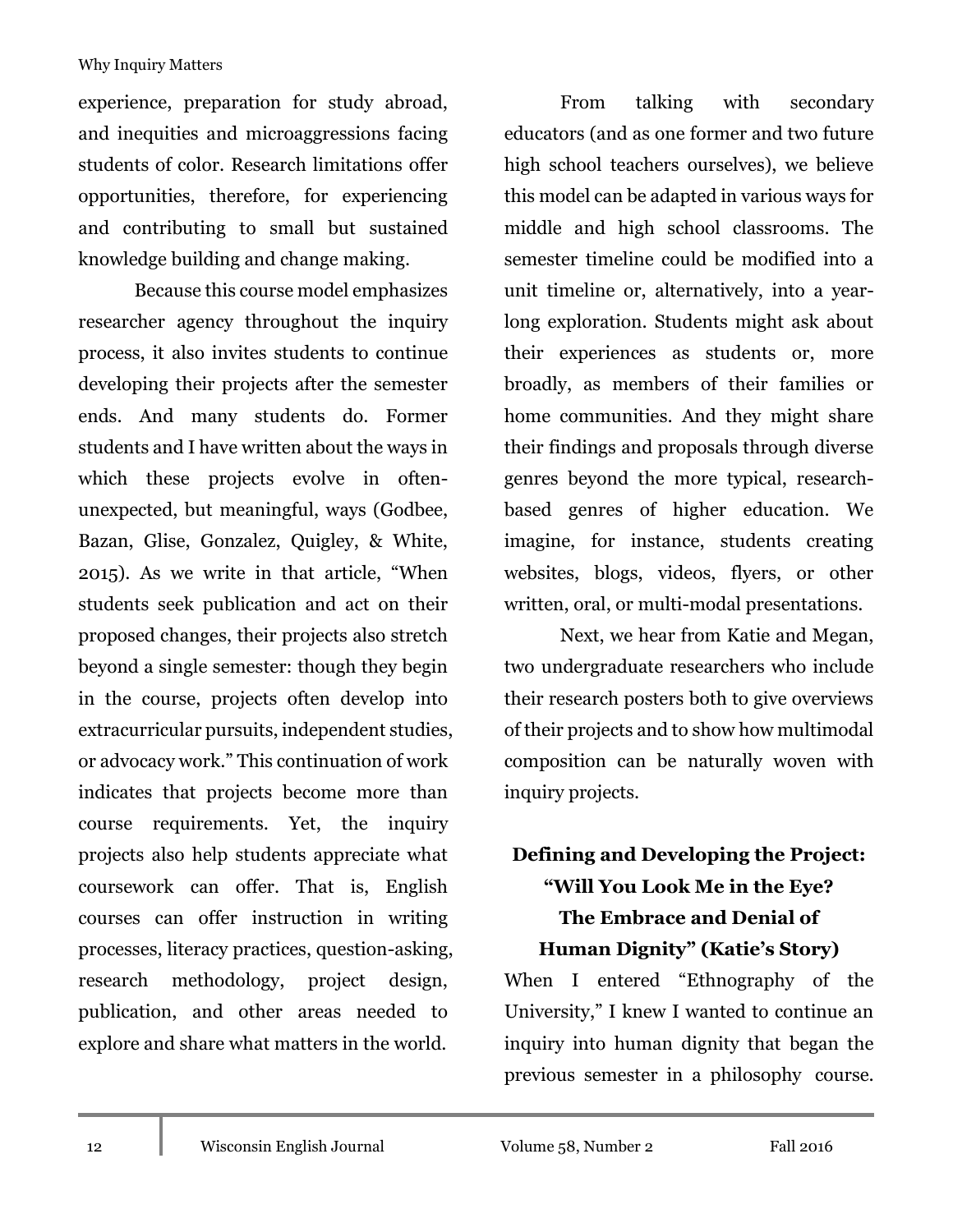While learning about different philosophical theories, I became more purposely observant of the world around me. I made it a point to keep my headphones off on the bus and keep my cell phone pocketed in elevators because of my newfound interest in observing and respecting human interaction. As an area of study, philosophy intrigued me, but the ideas of Emmanuel Levinas grabbed me the most. Levinas applies Kant's theory of transcendental idealism to consider how our interactions with others impact their dignity as human beings (dignity being especially important in his context of witnessing dehumanization in concentration camps during the Holocaust).

Influenced by Levinas's conception of human dignity as a foundation for justice, I began to notice different loaves of stale bread left near a church community and a homeless shelter around the eastern side of campus. I wondered who left the bread in bushes and on church steps—and why. I wondered if people were leaving bread carelessly or if someone was trying to do a favor by leaving food, not considering how they might be robbing others of dignity.

As I enrolled in "Ethnography of the University," my vision for the future and my intended career path were changing. During the semester I shifted from being a Writing-Intensive English major in the Pre-Law

Scholars Program to pursuing a double major in English Language Arts and Secondary Education. In this context, "Ethnography of the University" provided a new and useful framework for thinking about education. This experience mattered to me because I could truly engage in interdisciplinary learning and pursue the questions that began in my philosophy course. As a future teacher, I hope to provide students with similar opportunities to ask their own questions and act on their own creativity.

When it came time for our first assignment (the narrative inquiry), I was unsure about my research question, but I let my mind wander and created a poem about the mystery and irony of the bread. Levinas's theory remained fresh in my mind, and I was excited to consider his work outside simple classroom discussion. After allowing my thoughts to stew for a while, one came into focus. I wanted to look into how the Marquette community acknowledges human dignity. In other words, I wanted to know whether people are aware that human dignity is a part of everyday interactions.

To answer this question, I conducted an online survey, two interviews, and multiple field observations. I also sought scholarly literature about everyday interactions and human dignity in general and on college campuses in particular. I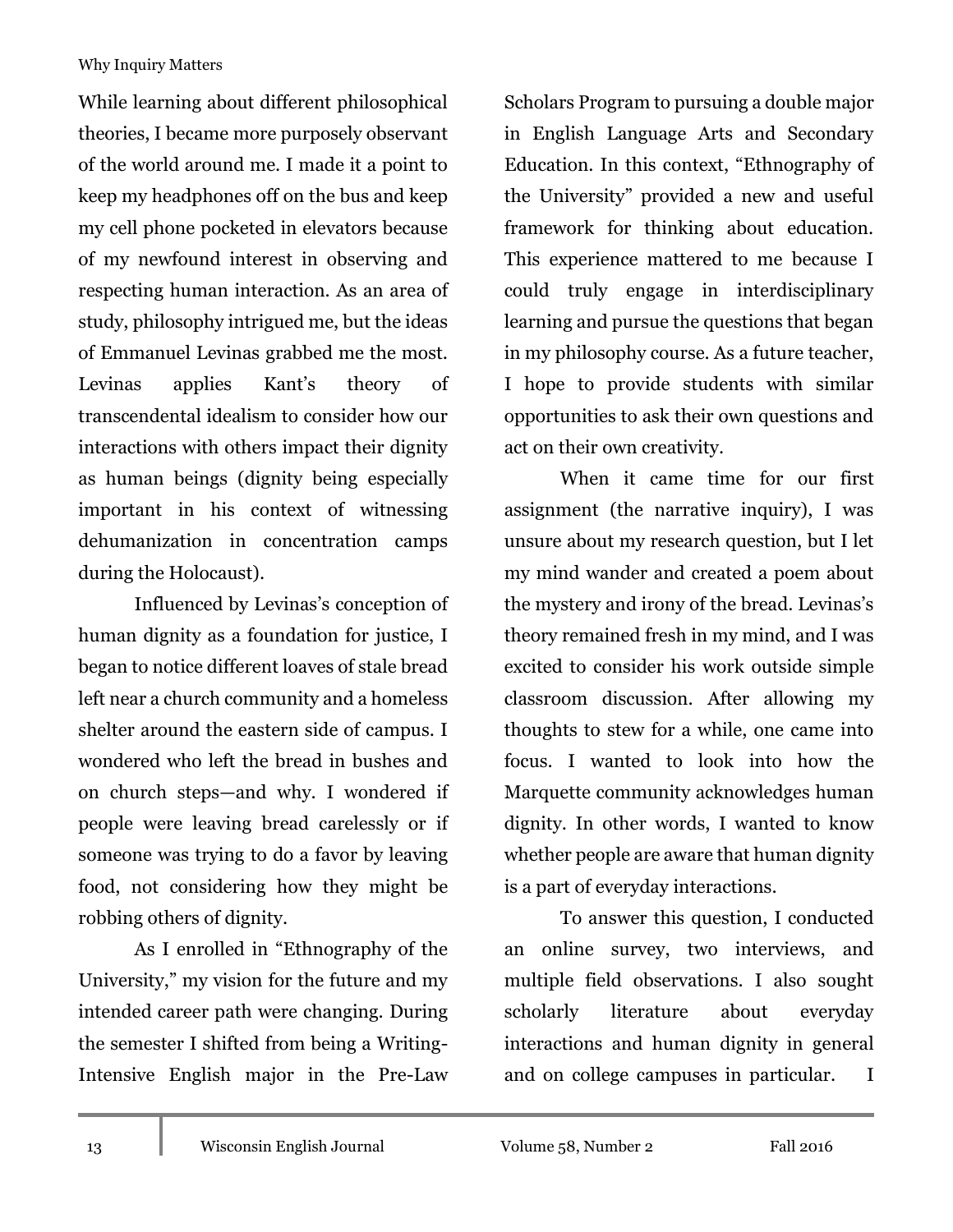found many articles on dignity in relation to global race issues and disability rights, but I found a gap in the research on everyday interactions. This gap motivated me to seek IRB (Institutional Review Board) approval because I hoped I could contribute new knowledge. If I could collect information about everyday interactions, I wanted to be able to share it to raise awareness, which I was able to do by publishing <u>my final paper</u> [and poster](http://epublications.marquette.edu/english_3210ur/23/) through Marquette University's ePub (see Appendix A).

Before the semester-long project, I had not fully realized my research question. But once it grew, it propelled my excitement about the project in a way that a predetermined question would not. This process brought to the forefront inquiries that had been lingering and unattended to in the back of my mind. I began to live my research: instead of allotting time to think about this school project, it became part of me. This internalization may be, in part, due to the nature of my research question. The proximity of the research question to my life experiences and to my own interests pushed me to do more than I would have done otherwise. Furthermore, this project allowed me to take the reins on my semester's work, to shape my final paper and poster, and to walk away with a project that was truly my own. As I look ahead to a future career in

English education, I hope to provide similar experiences in my own writing classroom.

### **Writing and Researching beyond the Semester: "Higher Education: Obligation or Opportunity?" (Megan's Story)**

As a Writing-Intensive English major, I found that this opportunity for semester-long research helped me both to develop my skills as a writer and researcher and to determine the direction of my career. I am interested in graduate studies, and the subject of my research has allowed me to consider a career in education and to reflect on how students view their own educations, whether as obligations or opportunities. Further, the intensive research experience has prepared me for the independent, original research expected in graduate school. As I continue to pursue my study in the semesters since "Ethnography of the University," I have come to understand what self-directed, long-term research feels like. This is the kind of work I didn't believe to be achievable in undergraduate education before this course, and it's also the kind of work I'd like to continue doing after graduation.

Specifically, my study seeks to understand student attitudes toward higher education, focusing on student participation in the classroom. Like Katie, I was motivated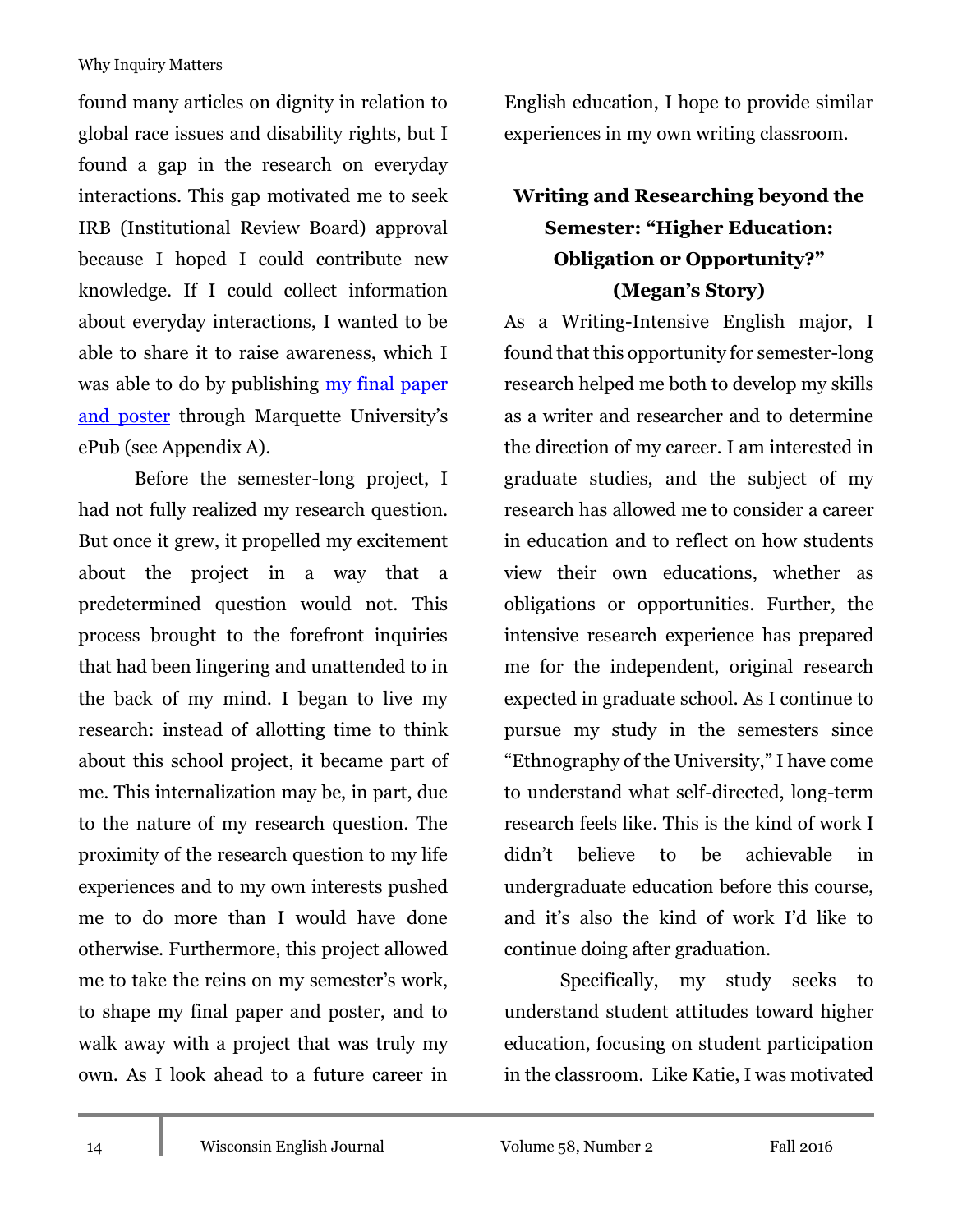by initial observations—in my case, seeing fellow classmates' frequent disengagement from learning. Throughout my first semesters, I observed a lack of verbal participation in classrooms across the disciplines. Additionally, after listening to my classmates complain about learning course material, I began to wonder whether students felt that a college education was a sort of duty they were obligated to complete as opposed to an opportunity for intellectual and personal growth. When beginning this research, I filled the role of participantobserver, approaching my own undergraduate education as the source of data and determining what aspects of university life have contributed to a sense of apathy toward learning.

As a result of my observations, I found that students are more engaged in smaller classes, when professors require participation and attendance, and when professors promote discussion over lecture. The inquiry-driven nature of the course allowed me to explore an issue that has interested me since I started college, and it gave me a concrete methodology for finding answers. The course also helped to lay the groundwork for continuing this project after the semester, beyond the [initial paper and](http://epublications.marquette.edu/english_3210ur/21/)  [poster](http://epublications.marquette.edu/english_3210ur/21/) I published in the e-Pub (see Appendix B).

During the semester, I applied for IRB approval and received an undergraduate research grant awarded by Marquette's Klingler College of Arts and Sciences. The grant provided summer funding to continue the research, and Beth continued to serve as my mentor. Throughout the summer, I built on my initial mixed-method study (involving observations and interviews) by conducting a thorough literature review, composing and distributing a survey, and conducting a focus group of undergraduates at Marquette. This research design allowed me to tap into and use my personal experience, plus document a range of student perspectives and situate them alongside published scholarship. The more I have learned from these various sources, the more I have understood the problem of student disengagement as multifaceted and largely dependent on who's speaking.

As a result of continuing the project, I sought opportunities to present my work beyond Marquette. With my interest in graduate education, I wanted a broader sense of the field of writing studies. Beth introduced me to Jenn Fishman, another faculty mentor in Marquette's English Department, who shared information about the Naylor Workshop for Undergraduate Research in Writing Studies held at York College in Pennsylvania. I submitted a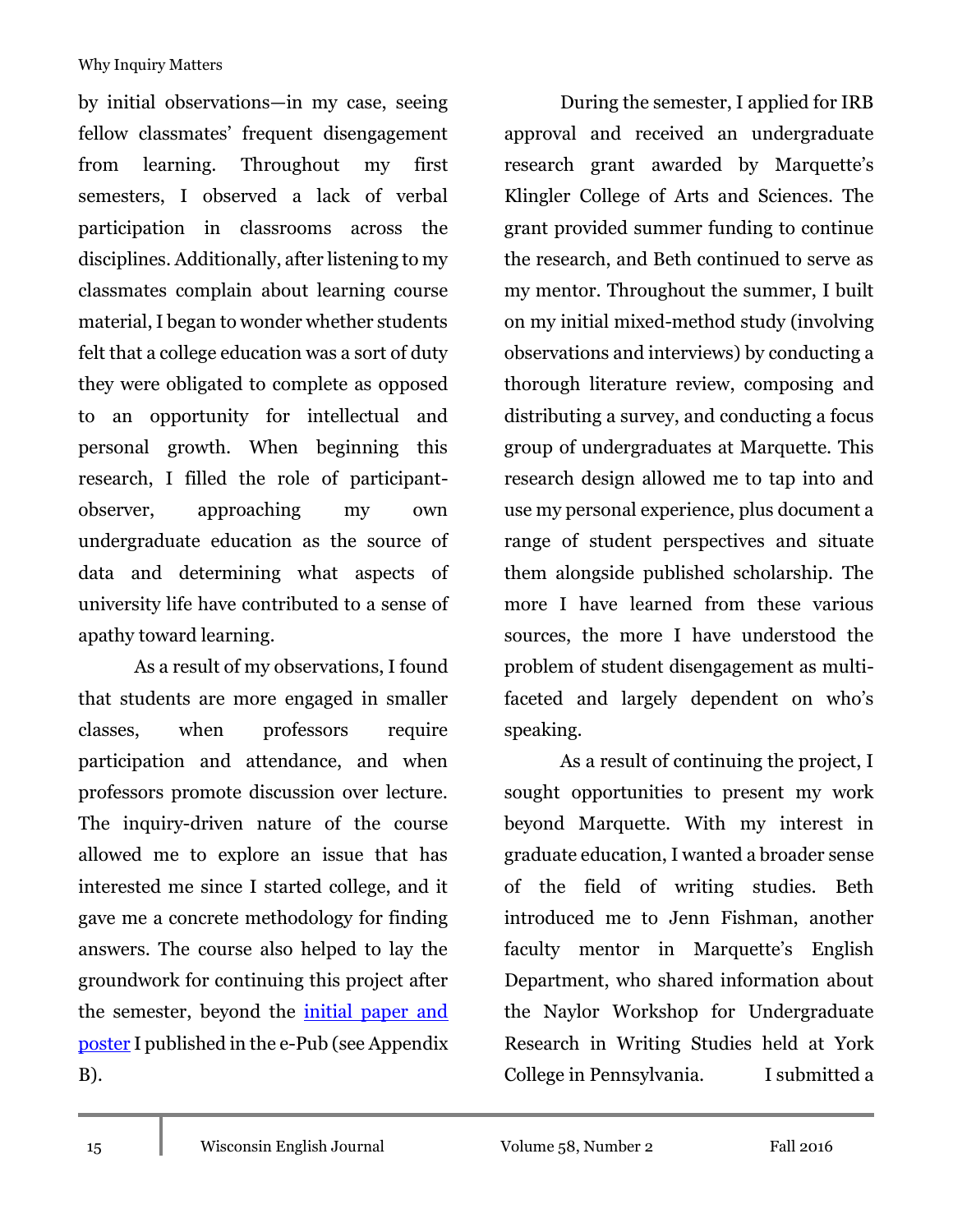proposal, which was accepted, and I attended the workshop in the fall. Throughout the workshop, I learned about qualitative and quantitative research methods and publication venues for undergraduate research in writing studies. I also received feedback during meetings with faculty mentors, discussing what I had written so far and brainstorming different ways to analyze the data I collected. This feedback led me to both a more solid understanding of qualitative research and to another opportunity—to present an updated version of my research poster to an audience of Marquette faculty and students later that fall.

Based on additional insight and excitement around the project, I felt prepared to submit a proposal to the Conference on College Composition and Communication (CCCC) Undergraduate Research Poster Showcase, which took place last spring. Presenting my research at a national conference allowed me to acquire new perspectives on research and to meet faculty in writing studies. After attending the conference, I have a clearer direction on where I would like to submit a research article and further interest in pursuing a career in English education.

Above all, completing "Ethnography of the University" has helped me to identify myself more confidently as a developing

researcher and writer capable of producing and communicating original thoughts and ideas. I now know that my ideas are of interest to others at my university and beyond.

### **Implications: Learning to Teach Differently**

Cultivating inquiry-based learning in writing classrooms can help to change how teachers think about teaching and how students view themselves as participants in their own learning. We hope that our three stories attest to this fact. By promoting original research, educators can foster an environment where students have agency in their educations, take ownership over their writing, and see themselves as capable researchers who have questions worthy of answers. Additionally, students can become more actively engaged in seeking answers to issues that matter to them, utilizing inquirybased courses to develop independent projects.

Through inquiry, teaching becomes more than the sharing of information. Rather, it involves discussions that go beyond typical academic texts, invites students to connect with and contribute to their own communities, and encourages us to think critically about lived experiences. In the case of "Ethnography of the University," we look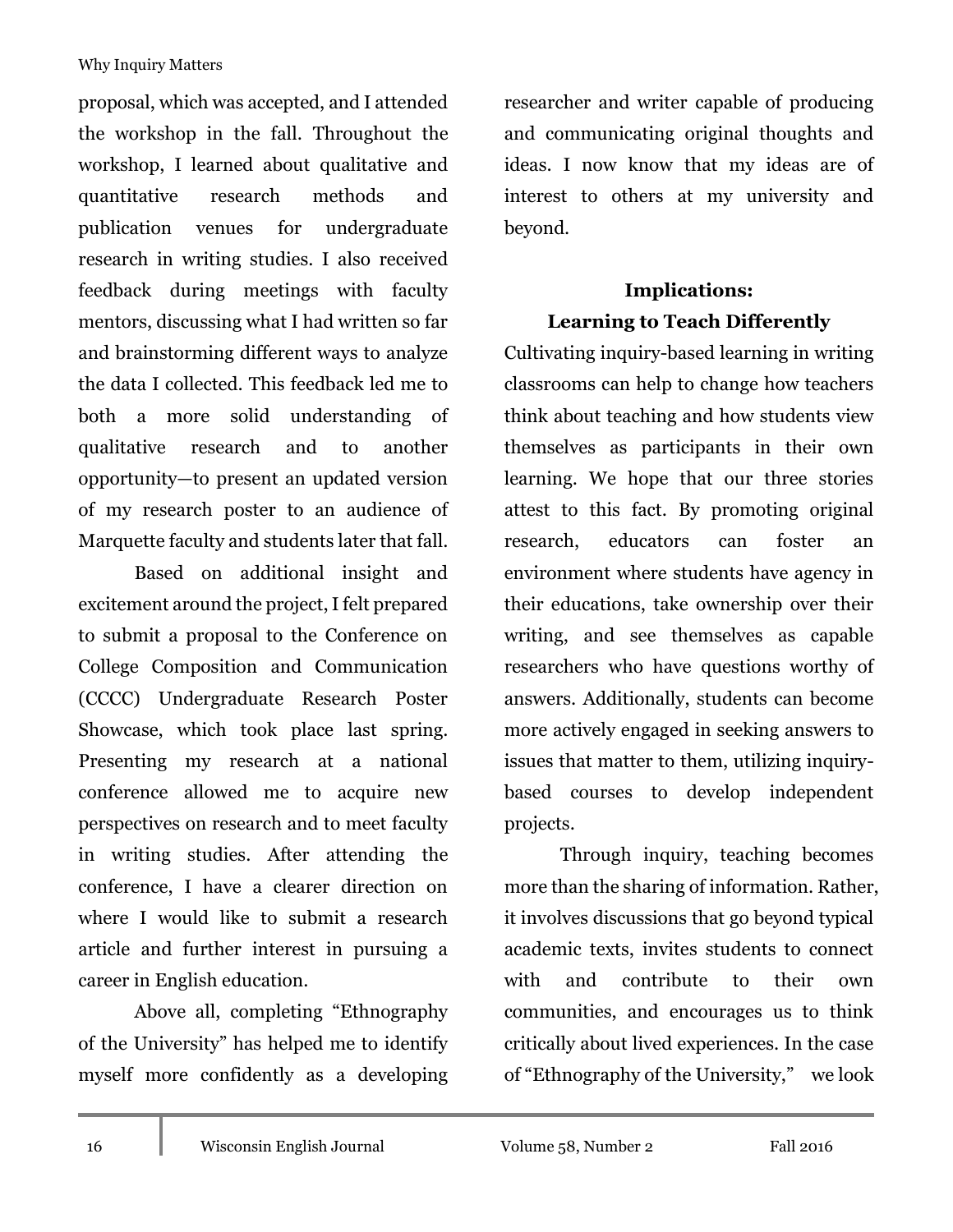at undergraduate education by homing in on where we live, learn, work, and relate with others. This course has made me (Katie) think about how teachers don't need to guide every step in the writing process; instead, students need room to shape their own work. And I (Megan) came to appreciate the mentoring of one-with-one conferences and the role critical feedback plays in developing an interesting and meaningful project.

Inquiry opens the opportunities for mentoring, peer response, ambitious writing, and public writing. Certainly, inquiry-based learning is not limited to the model of "Ethnography of the University." In other inquiry courses, students might look *outward* to communities in which they have grown up, *backward* to trace personal or family histories, or even *forward* to locations or positions in which they hope to find themselves. What is critical, we believe, is that we in English education do not just embrace inquiry as a value that we appreciate. We need to act on and enact this value. We need to build inquiry actively into our writing classrooms.

#### **References**

- *3210 English undergraduate research: Ethnography of the university*. (2016). e-Publication showcasing undergraduate researcher's projects. Marquette University Institutional Repository. Retrieved from http://epublications.marquette.edu/e nglish\_3210ur/
- Blakeslee, A. M., & Fleischer, C. (2007). *Becoming a writing researcher*. New York: Routledge.
- Blum, S. D. (2016). "*I love learning; I hate school": An anthropology of college*. Ithaca: Cornell University Press.
- Cochran-Smith, M., & Lytle, S. (2009). *Inquiry as stance: Practitioner research for the next generation*. New York: Teachers College Press.
- Council of Writing Program Administrators, National Council of Teachers of English, and National Writing Project. (2011). *Framework for success in postsecondary writing*. Retrieved from http://wpacouncil.org/
- Davis-Kahl, S. (2012). Engaging undergraduates in scholarly communication outreach, education, and advocacy. *College & Research Libraries News*, 73(4), 212-222.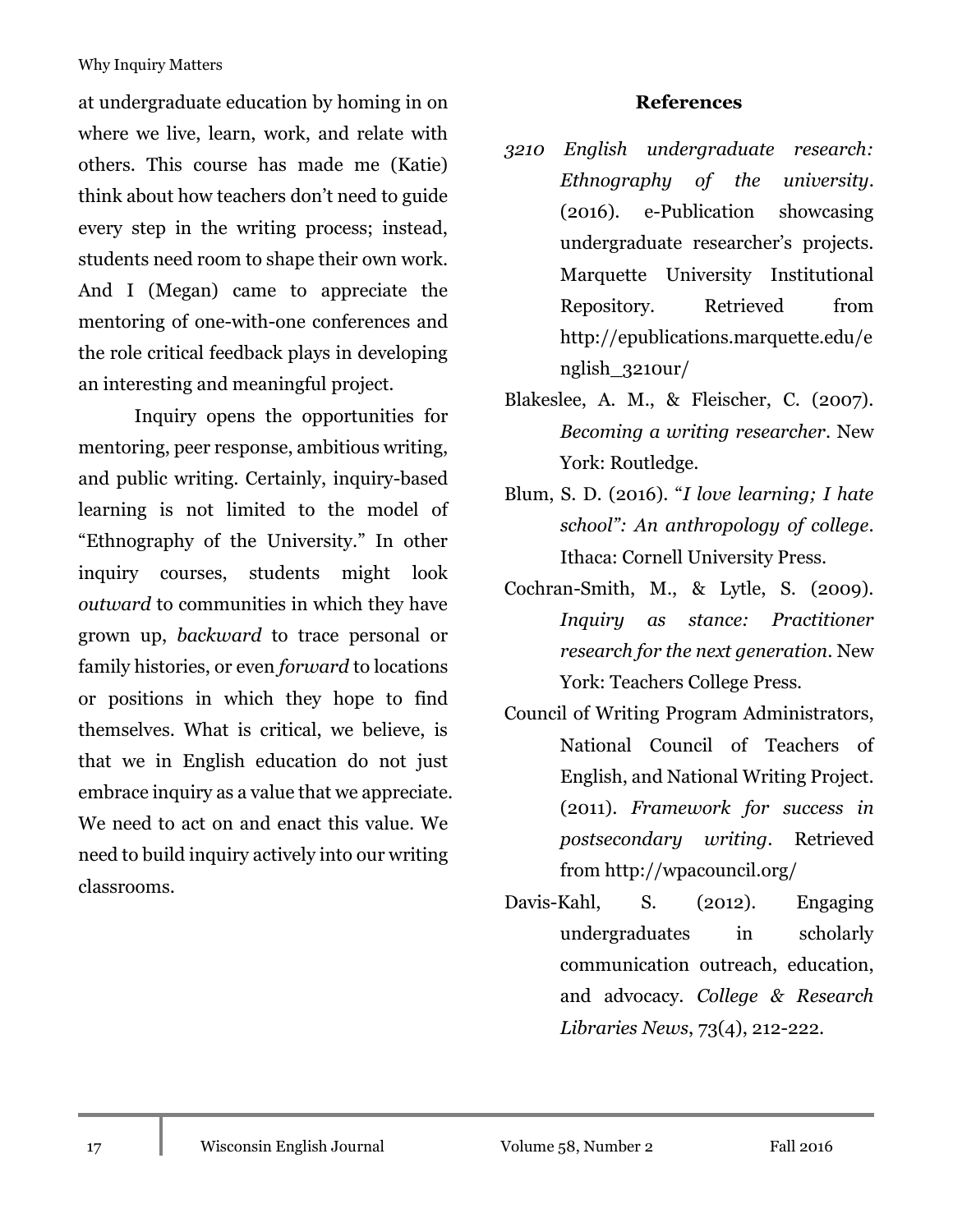- Denzin, N. K., & Lincoln, Y. S. (Eds.). (2011). *The SAGE handbook of qualitative research* (4<sup>th</sup> ed.). Thousand Oaks, CA: SAGE.
- Dewey, J. (1938/1997). *Experience and education*. New York: Macmillan.
- Ellington, K. (2015). Will you look me in the eye: The embrace and denial of human dignity on Marquette campus. *3210 English Undergraduate Research: Ethnography of the University*. Marquette University Institutional Repository. Retrieved from http://epublications.marquette.edu/e nglish\_3210ur/23/
- Ethnography of the University Initative (eUI). (2016). University of Illinois Urbana Champaign. Retrieved from http://www.eui.illinois.edu/
- Freire, P. (1970/2006). *Pedagogy of the oppressed*. Trans. M. B. Ramos. New York: Continuum.
- Godbee, B., Bazan, J., Glise, M., Gonzalez, A., Quigley, K., & White B. (2015). Stretching beyond the semester: Undergraduate research, ethnography of the university, and proposals for local change. *Perspectives on Undergraduate Research and Mentoring (PURM)*, 3(2). Retrieved from http://blogs.elon.edu/
- Hunter, G. (2011). Students study up the university: Perspectives gained in student research on the university as institution. *Pedagogy: Critical Approaches to Teaching Literature, Language, Composition, and Culture*,  $12(1), 19-43.$
- Knowles, M. (2015). Higher education: obligation or opportunity? *3210 English Undergraduate Research: Ethnography of the University*. Marquette University Institutional Repository. Retrieved from http://epublications.marquette.edu/e nglish\_3210ur/21/
- Levinas, E. (1969). *Totality and infinity: An essay on exteriority*. Trans. A. Lingis. Pittsburgh: Duquesne University Press.
- National Council of Teachers of English (NCTE) Commission on Reading. (2004). *On reading, learning to read, and effective reading instruction: An overview of what we know and how we know it*. Retrieved from http://www.ncte.org/positions/state ments/onreading
- Preston, J. (2015). Project(ing) literacy: writing to assemble in a postcomposition FYW classroom. *College Composition and Communication*, 67(1), 35-63.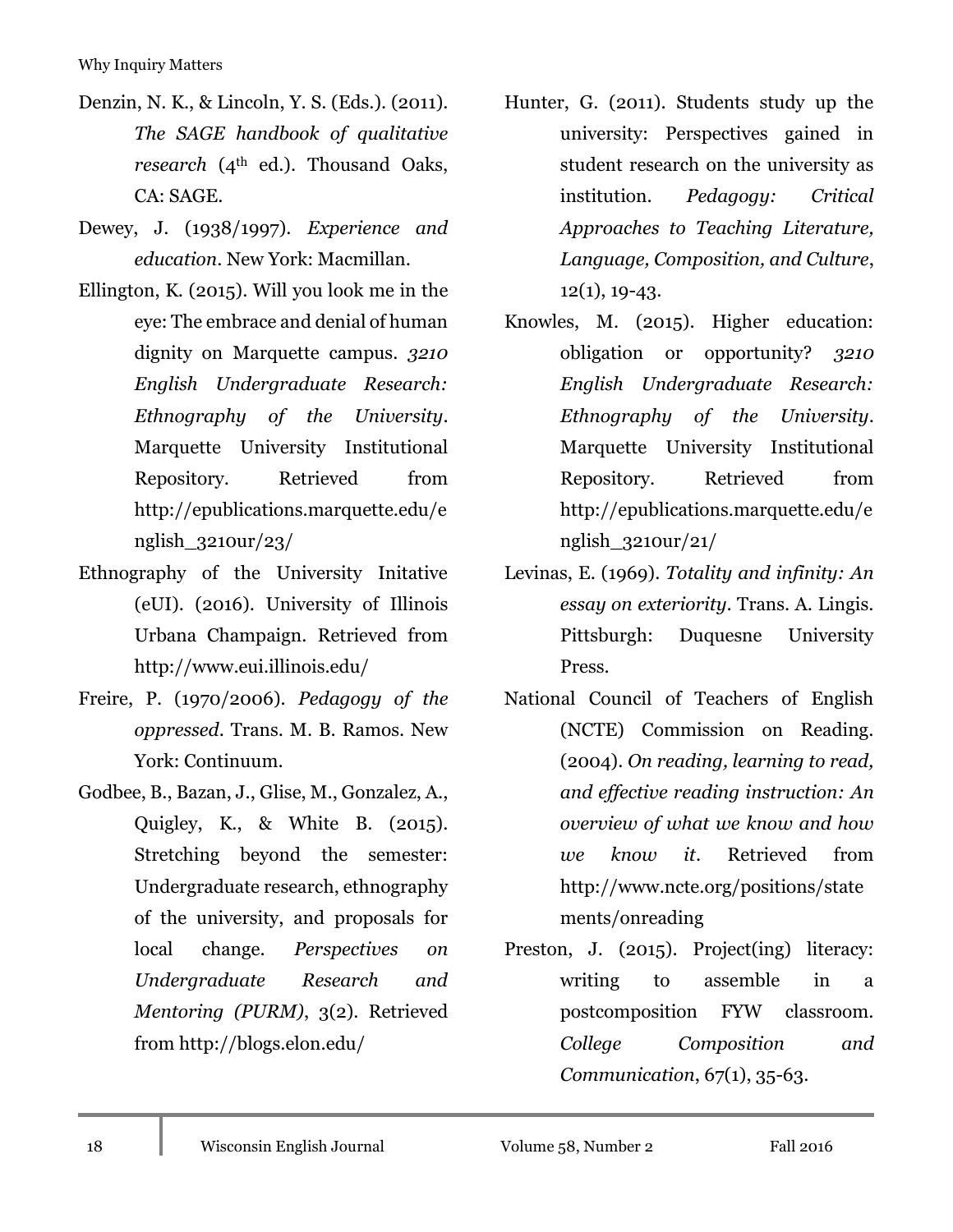Rothstein, D. & Santa, L. (2011). *Make just one change: Teach students to ask their own questions*. Cambridge: Harvard Education Press.

*Beth Godbee is Assistant Professor of English at Marquette University; email beth.godbee@marquette.edu.*

*Katie Ellington is an undergraduate researcher at Marquette University; email katherine.ellington@marquette.edu.*

*Megan Knowles is an undergraduate researcher at Marquette University; email megan.knowles@marquette.edu.*

*Copyright © 2016 by the Wisconsin Council of Teachers of English.*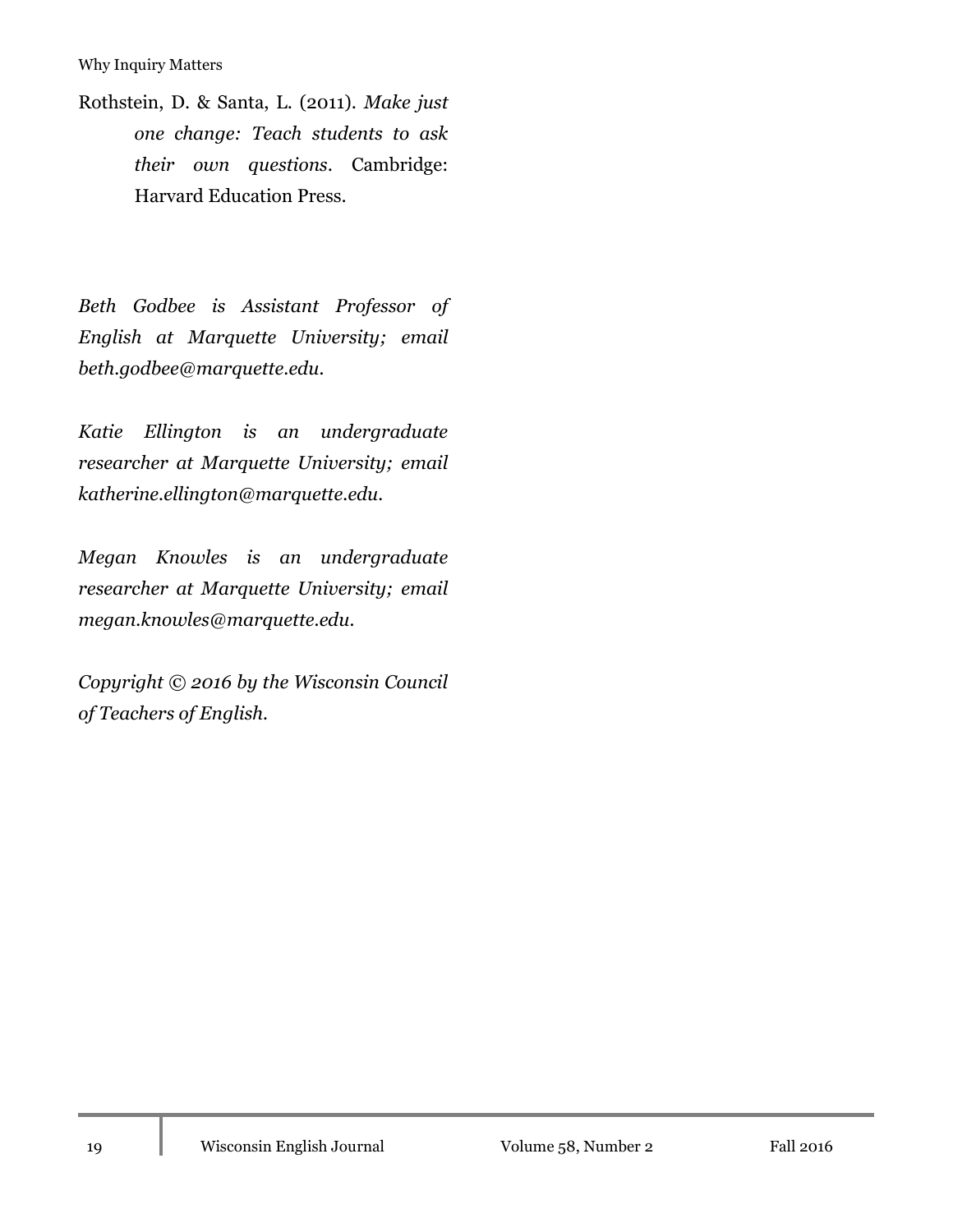#### **Appendix A: Katie Ellington Poster**